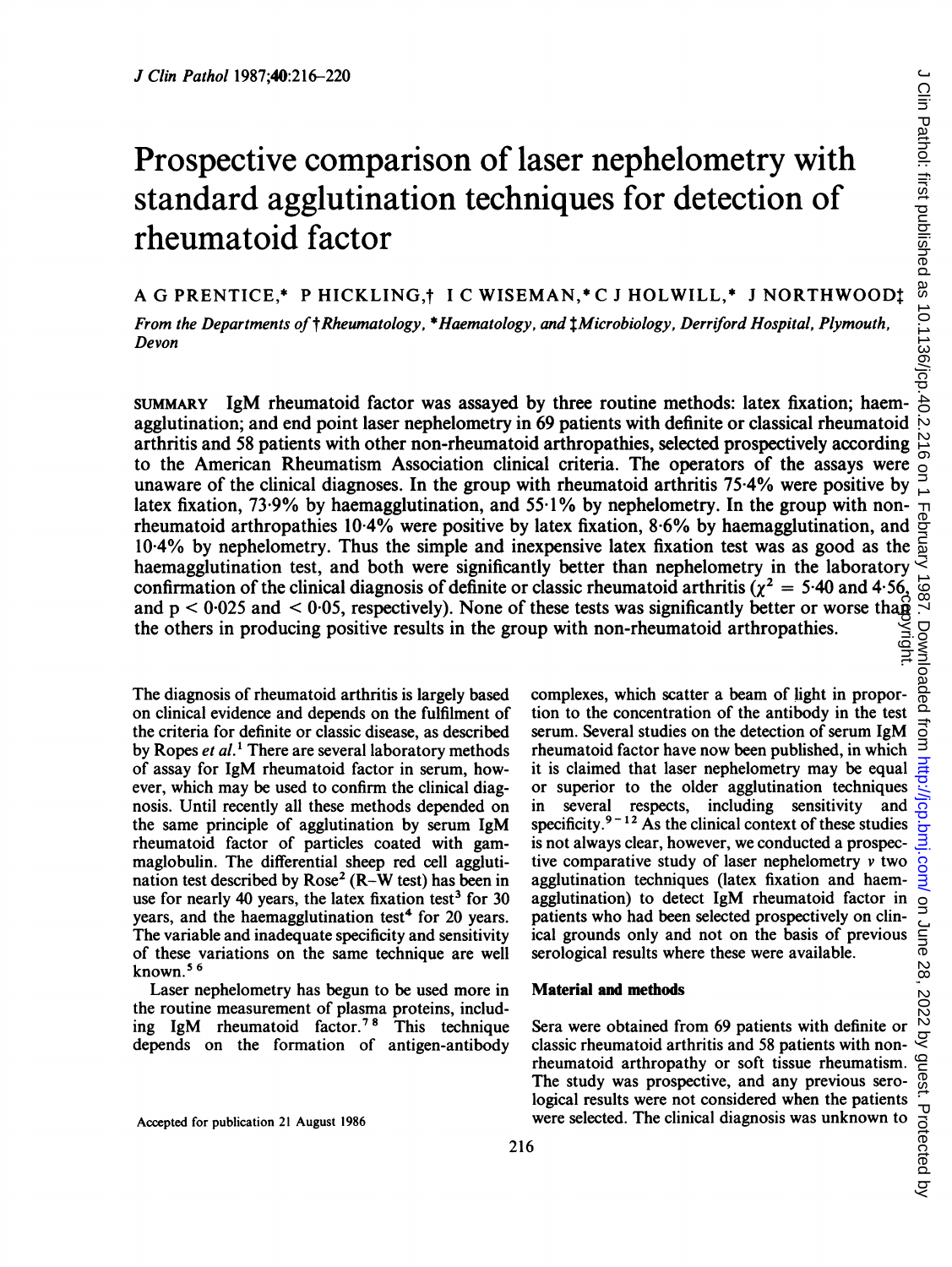the operators of the assays. All sera were stored at  $-20^{\circ}$ C and thawed before assay at room temperature. All reagents used were of analytical grade.

# LATEX FIXATION TEST

This test was carried out with the Rheuma Wellcotest kit (Wellcome Reagents Ltd, Wellcome Research Laboratories, Beckenham, Kent, England). Macroscopic agglutination of IgG coated latex particles indicated a positive reaction. Quantitation of positive results was not done. Positive and negative controls were included.

# HAEMAGGLUTINATION TEST

This test was carried out with the Fujozoki kit (Diamed Diagnostics Ltd, Bootle, Merseyside, England) in which fixed sheep red cells are coated with denatured rabbit IgG. The assays were done in the microtitre plates provided. Patients' sera were heated at 56°C for 30 minutes to inactivate complement. A range of dilutions from 1/20 to 1/320 were prepared in the absorbing diluent supplied by the manufacturers. A duplicate well of 1/20 dilution served as a negative control.

Dilutions were allowed to stand at room temperature for 30 minutes for the absorption of nonspecific effects. Reconstituted sensitised (test) cells  $(25 \mu l)$  were added to each of the test dilutions and  $25 \mu$ l of unsensitised (control) cells were added to the control well containing the duplicate 1/20 dilution. Positive and negative control sera were included on each microtitre plate. The contents of all wells were then mixed thoroughly and left at room temperature. Reactions were recorded at three hours and again after further overnight incubation at room temperature using the criteria for agglutination, as described by the manufacturers. Those sera giving positive agglutination at titres of 1/40 or greater were recorded as being positive for IgM rheumatoid factor.

# END POINT LASTER NEPHELOMETRIC ASSAY

The Hyland PDQ nephelometer was used (Travenol Laboratories Ltd, Thetford, Norfolk, England). In this assay the patients' IgM rheumatoid factor reacts with human heat aggregated IgG supplied by the manufacturers (LAS-R rheumatoid factor antigen (human)). The resultant immune complexes scatter light from a laser beam in proportion to the amount of IgM rheumatoid factor present in the test sera. Sera were thawed from  $-20^{\circ}$ C at room temperature and then heated at 56°C for 30 minutes to inactivate complement.

Cuvettes prepared with filtered saline were filled with  $100 \mu$ l of patients' or control sera plus 200  $\mu$ l of the LAS-R antigen. Relative light scanner readings were taken according to the manufacturers'

#### Table <sup>1</sup> Non-rheumatoid arthropathies group

| <b>Diagnosis</b>                                                                                                                                                                                                                | No (%)                                      |  |
|---------------------------------------------------------------------------------------------------------------------------------------------------------------------------------------------------------------------------------|---------------------------------------------|--|
| Osteoarthritis<br>Psoriatic arthritis<br>Polymyalgia rheumatica<br>Paget's disease<br>Reiter's syndrome<br>Chronic gouty arthritis<br>Ankylosing spondylitis<br>Cervical spondylitis<br>Hypermobility<br>Soft tissue rheumatism | (47<br>'19<br>(6.9)<br>5.21<br>6.9<br>(6.9) |  |
| Total                                                                                                                                                                                                                           | 58 (100)                                    |  |

instructions at 20 and 90 minutes for test and control cuvettes. Any sample giving a relative light scatter value greater than 10 at 20 minutes was considered to be positive. Any sample giving a negative result at 20 minutes and subsequently giving a relative light scatter value of three or more at 90 minutes was also considered to be positive. The delayed second reading was intended to take into account the slower rate of complex formation that may occur in weakly positive sera.

### STATISTICAL ANALYSIS

Results obtained from the three assays were analysed by: two by two contingency analysis; the  $\chi^2$  test with<br>Yates' correction<sup>13</sup>; Yule's coefficient of Yates' correction<sup>13</sup>; Yule's coefficient of colligation<sup>14</sup>; and Cochran's test.<sup>15</sup> The ages of patients in the groups with rheumatoid arthritis or non-rheumatoid arthropathies were analysed by quartile distribution and by the  $\chi^2$  test with Yates' correction<sup>13</sup> and the median test.<sup>16</sup>

#### **Results**

Tables <sup>1</sup> to 5 show the results. There were no significant differences between the patients with rheumatoid arthritis and those with non-rheumatoid arthropathies in distribution of ages (table 2).

| Table 2 | Age distribution (years): analysis by quartiles |  |  |  |
|---------|-------------------------------------------------|--|--|--|
|---------|-------------------------------------------------|--|--|--|

|                                                                                                                     | <b>Rheumatoid</b><br>arthritis group                                                       | Non-rheumatoid<br>arthropathies group                                                      |  |
|---------------------------------------------------------------------------------------------------------------------|--------------------------------------------------------------------------------------------|--------------------------------------------------------------------------------------------|--|
| Mean<br>Range<br>First quartile<br>Second quartile<br>Third quartile<br>Semi-interquartile range<br>Total No in set | 55.8<br>$26 - 76$<br>50 (at point 18)<br>57 (at point 35)<br>63 (at point 52)<br>6.5<br>69 | 51<br>17–81<br>39 (at point 15)<br>51 (at point $29.5$ )<br>$63$ (at point 44)<br>12<br>58 |  |
| Median test                                                                                                         | $\chi^2$ test with Yates' correction<br>$\chi^2 = 2.14$ (p > 0.1)                          |                                                                                            |  |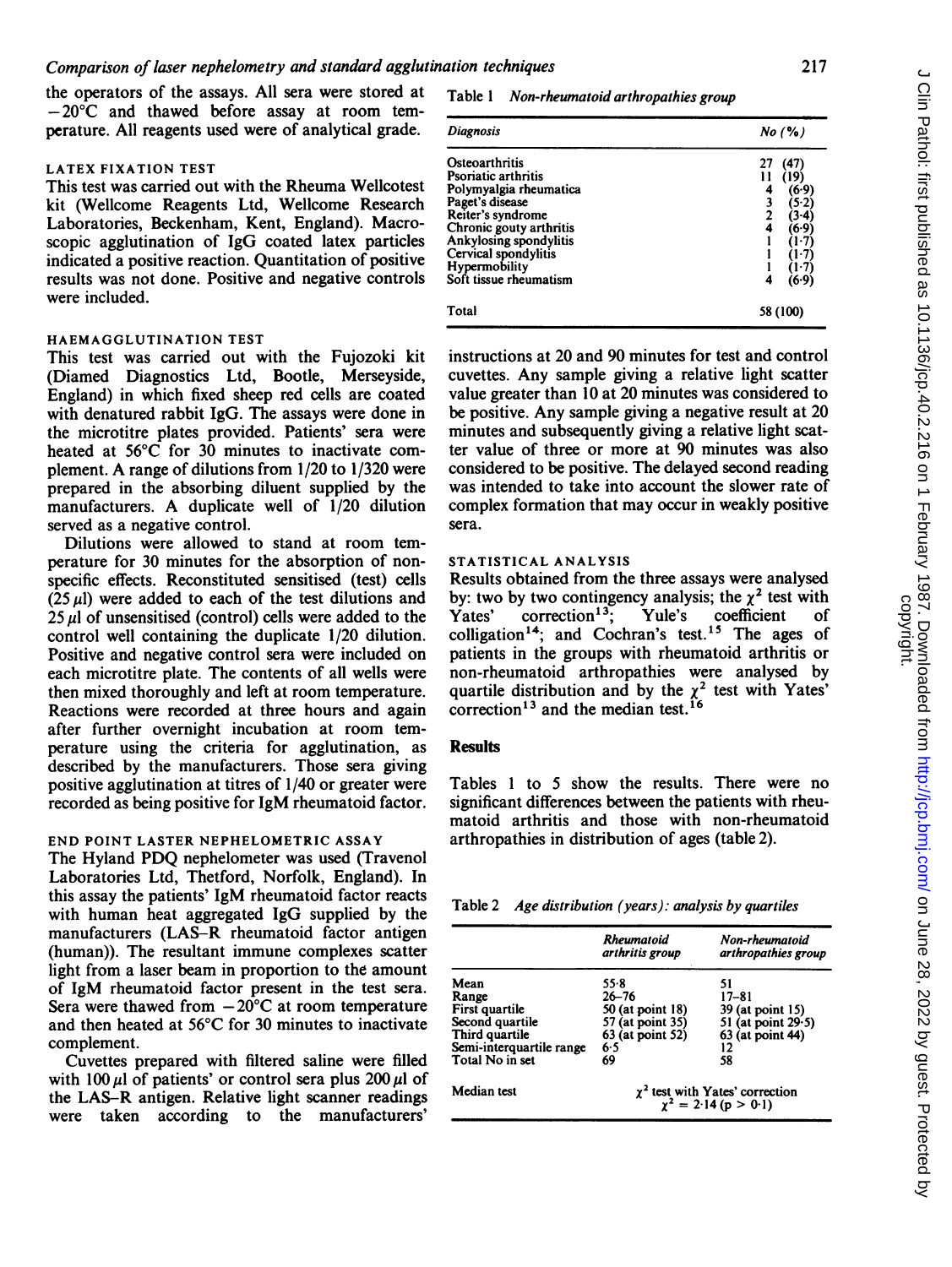|                                                                            | Latex fixation                                           |             | Haemagglutination                                           |             | Nephelometry                                       |                |
|----------------------------------------------------------------------------|----------------------------------------------------------|-------------|-------------------------------------------------------------|-------------|----------------------------------------------------|----------------|
|                                                                            | No<br>positive $( %)$                                    | No negative | No<br>positive $(% )$                                       | No negative | No<br>positive $(% )$                              | No<br>negative |
| Rheumatoid arthritis<br>Non-rheumatoid arthropathies<br>$\chi^2$<br>p<br>Y | $52(75-4)$<br>$6(10-4)$<br>$51 - 11$<br>< 0.0005<br>0.68 | 17<br>52    | 51(73.9)<br>5(8.6)<br>54.5 <sup>†</sup><br>< 0.0005<br>0.69 | 18<br>53    | 38(55.1)<br>$6(10-4)$<br>25.91<br>< 0.0005<br>0.53 | 31<br>52       |

Table 3 Difference in IgM rheumatoid factor detection between rheumatoid arthritis and non-rheumatoid arthropathies groups with three tests\*

\*2 x 2 contingency table with  $\chi^2$  analysis and Yule's coefficient of colligation (Y).  $t_{\gamma}$ <sup>2</sup> test.

Table 3 shows that in the group with rheumatoid arthritis 75-4% of sera were positive by latex fixation, 73-9% by haemagglutination, and 55-1% by nephelometry. In the group with non-rheumatoid arthropathies 10-4% of sera were positive by latex fixation,  $8.6\%$  by haemagglutination, and  $10.4\%$  by nephelometry. Table 3 also shows that the differences in the rates of positive results between these two groups were highly significant ( $p < 0.0005$ ) for all three assays. The  $\chi^2$  value for the nephelometric assay, however, was about half that for the latex fixation and haemagglutination assays; therefore Yule's coefficient of colligation was applied to the same data. In this statistical method the ability of the assay being analysed to discriminate between a positive and a negative result becomes more powerful the closer Y approaches unity. The latex fixation and haemagglutination assays have almost identical Y values,

ation (Y).<br>which are significantly greater than the Y value  $\frac{30}{10}$ <br>obtained for the nephelometric assay. In table 4 the  $\frac{30}{10}$ obtained for the nephelometric assay. In table 4 the positive and negative results obtained with each assay were compared with those obtained with the other  $\hat{\triangle}$ two assays with two by two contingency analysis. In the group with rheumatoid arthritis there was no significant difference in the number of positive results between the latex fixation and haemagglutination assays. Both latex fixation and haemagglutination, however, produced a significantly higher number of positive results than nephelometry ( $p < 0.025$  and p  $\sim$  0.05, respectively; see table 4). To confirm that the  $\frac{1}{\sqrt{2}}$ results obtained with nephelometry were significantly  $\sim$ <br>different from those obtained with the other two tests  $\sim$ <br>the same data were analysed by Cochran's test. For different from those obtained with the other two tests the same data were analysed by Cochran's test. For<br>both latex fixation and haemagglutination the<br>differences between them and the nephelometric asseting<br>were highly significant  $(x^2 - 24.4, p < 0.0005)$ . In the differences between them and the nephelometric ass $\mathbf{\hat{a}}$ were highly significant ( $\chi^2 = 24.4$ , p < 0.0005). In the

Table 4 Difference between three tests used in detection of IgM rheumatoid factor in patients with rheumatoid arthritis or non-rheumatoid arthropathies

| non-rheumatoid arthropathies               |                         | Table 4 Difference between three tests used in detection of IgM rheumatoid factor in patients with rheumatoid arthritis or | both latex fixation and haemagglutination the probabilities of differences between them and the nephelometric assets $\frac{32}{3}$<br>were highly significant ( $\chi^2 = 24.4$ , $p < 0.0005$ ). In the $\frac{32}{60}$<br>M <i>rheumatoid factor </i> |           |
|--------------------------------------------|-------------------------|----------------------------------------------------------------------------------------------------------------------------|----------------------------------------------------------------------------------------------------------------------------------------------------------------------------------------------------------------------------------------------------------|-----------|
|                                            | <b>Test</b><br>ν        | <b>Test</b>                                                                                                                |                                                                                                                                                                                                                                                          |           |
| Patients with rheumatoid arthritis         |                         |                                                                                                                            |                                                                                                                                                                                                                                                          |           |
| Positive                                   | Latex fixation<br>52    | Haemagglutination<br>51                                                                                                    |                                                                                                                                                                                                                                                          |           |
| Negative                                   | 17                      | 18                                                                                                                         |                                                                                                                                                                                                                                                          |           |
| Positive                                   | Latex fixation<br>52.   | Nephelometry<br>38                                                                                                         |                                                                                                                                                                                                                                                          |           |
| Negative                                   | 17                      | 21                                                                                                                         |                                                                                                                                                                                                                                                          |           |
| Positive                                   | Haemagglutination<br>51 | Nephelometry<br>38                                                                                                         |                                                                                                                                                                                                                                                          |           |
| Negative                                   | 18                      | 21                                                                                                                         |                                                                                                                                                                                                                                                          |           |
| Patients with non-rheumatoid arthropathies |                         |                                                                                                                            |                                                                                                                                                                                                                                                          |           |
|                                            | Latex fixation          | Haemagglutination<br>5                                                                                                     |                                                                                                                                                                                                                                                          |           |
| Positive<br>Negative                       | 6<br>52                 | 53                                                                                                                         |                                                                                                                                                                                                                                                          |           |
|                                            | Latex fixation          | Nephelometry                                                                                                               |                                                                                                                                                                                                                                                          |           |
| Positive                                   |                         |                                                                                                                            | 0                                                                                                                                                                                                                                                        | <b>NS</b> |
| Negative                                   | 52                      | 52                                                                                                                         |                                                                                                                                                                                                                                                          |           |
| Positive                                   | Haemagglutination       | Nephelometry                                                                                                               | $0-1$                                                                                                                                                                                                                                                    | <b>NS</b> |
| Negative                                   | 53                      | 52                                                                                                                         |                                                                                                                                                                                                                                                          |           |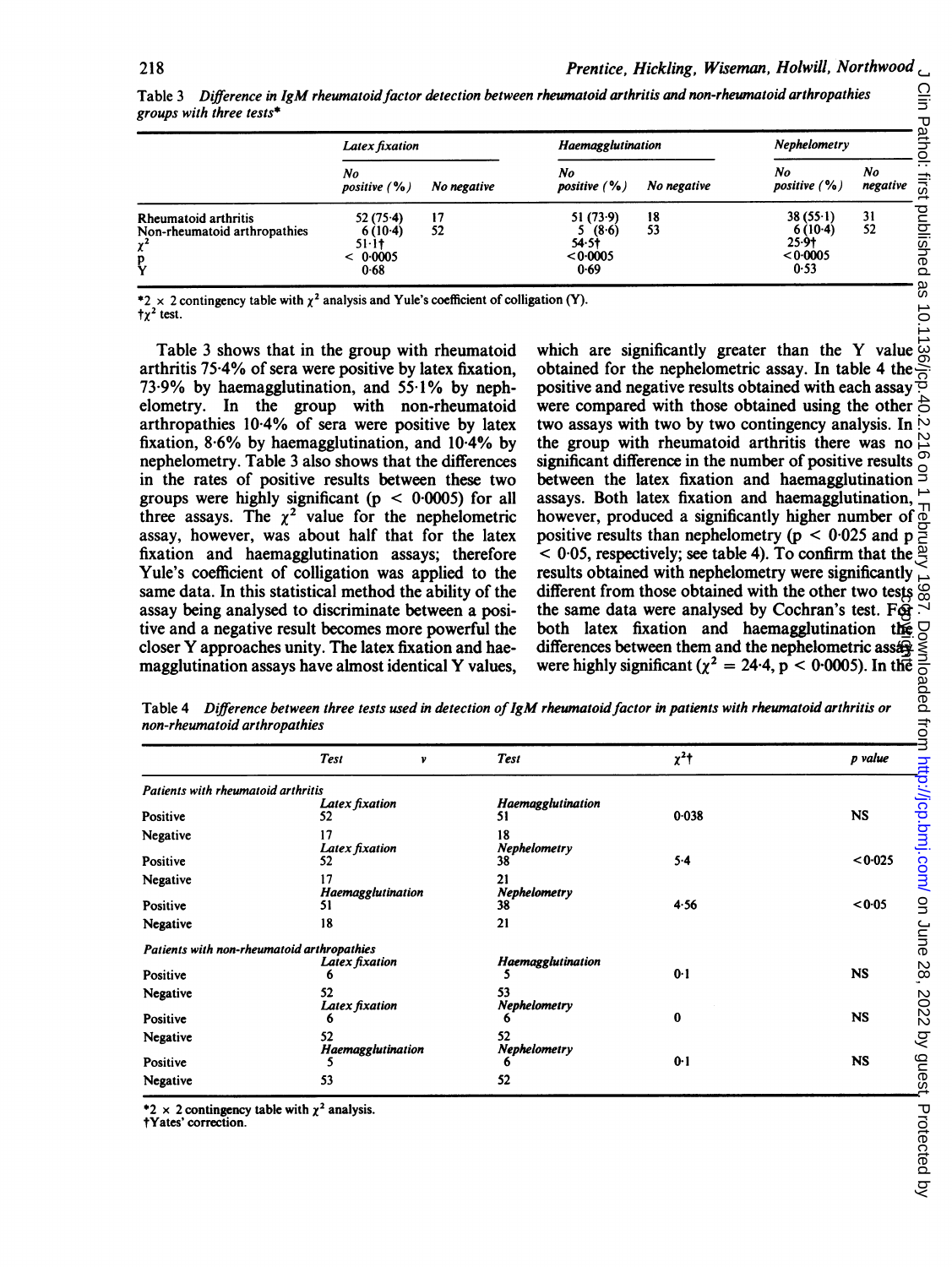Table 5 Ratio of positive: negative IgM rheumatoid factor assays in patients with rheumatoid arthritis by age range

| Test              | Age (years) |           |         |  |
|-------------------|-------------|-----------|---------|--|
|                   | 0–49        | $50 - 59$ | 60+     |  |
| Latex fixation    | $1 - 13$    | 2.83      | 5.2     |  |
| Haemogglutination | $1-43$      | 2.29      | 4 1 7   |  |
| Nephelometry      | 0.55        | 0.92      | $2 - 1$ |  |
| Mean              | 1.04        | $2-01$    | 3.82    |  |

group with non-rheumatoid arthropathies there were no significant differences when each test was compared with the other two in the same way.

Table 5 shows that in the group with rheumatoid arthritis positivity for IgM rheumatoid factor increased with age and that the lower rate of detection by the nephelopmetric assay persisted throughout the age groups. In the group with rheumatoid arthritis there were three discrepant results between the latex fixation and haemagglutination assays, and in all three nephelometric assay was negative. In the group with non-rheumatoid arthropathies only one patient gave a discrepant result between latex fixation and haemagglutination.

## **Discussion**

Enthusiastic reports of the value of nephelometric assays of IgM rheumatoid factor have recently been published. $9 - 12$  It has been suggested that this technique has specificity and sensitivity equal to or greater than the established assays based on particle agglutination. The results obtained in this study do not confirm this. The latex fixation and haemagglutination assays had equivalent sensitivity and specificity, which were greater than those of the nephelometric assay. This was surprising and requires explanation. One explanation may be that this is the first study in which assays of IgM rheumatoid factor have been compared prospectively and blindly in patients who were defined strictly according to ARA clinical criteria alone.<sup>1</sup> It is also the largest prospective study of this sort to have been done.

In a comparative study<sup>9</sup> of 92 patients with a variety of joint disorders, 72 of whom had rheumatoid arthritis, nephelometry was found to be as accurate an assay of IgM rheumatoid factor as the differential agglutination test (DAT). In the group with rheumatoid arthritis, however, both assays had detection rates of 61%, which is similar to the nephelometric rate in this report  $(55.1\%)$ , but all are unacceptably low rates compared with <sup>a</sup> DAT detection rate of 77% obtained in one series of 1102 tests.<sup>17</sup> In another study<sup>10</sup> assays of IgM rheumatoid factor by latex fixation and nephelometric techniques were compared in 100 consecutive patients admitted to a geriatric unit. Only three had rheumatoid arthritis-two with radiological lesions but no clinical activity. Eighty nine patients gave negative results by both assays, which suggests a high degree of concordance, but the authors concluded that the latex slide test had <sup>a</sup> 9% incidence of false positive results compared with <sup>a</sup> 2% incidence using nephelometry. When the results from our study are broken down into age groups and the ratio of positive:negative results is obtained, then the nephelometric assay consistently scores a much lower positive rate for all age groups, and in the patients over 60 years of age fails to achieve the ratio obtained by the latex fixation and haemagglutination assays in the patients aged 50 to 59 years. This lower sensitivity may explain why a lower false positive rate was obtained with a nephelometric assay in the study of geriatric patients.<sup>10</sup> It is unlikely that the difference in the false positive rates between the latex fixation and nephelometric assays carried any statistical significance in that study.

Two further studies, both retrospective, concluded that the nephelometric assay was equal to other techniques.<sup>11 12</sup> In the first of these<sup>11</sup> sera were assayed for IgM rheumatoid factor retrospectively from 30 patients with classic or definite rheumatoid arthritis and 23 healthy controls. Good correlation between a radioimmunoassay and a nephelometric assay was obtained ( $r = 0.97$ ,  $p < 0.001$ ), but sensitivity and specificity were not reported. In the second study<sup>12</sup> a rate nephelometric assay was compared with a latex fixation assay and an R-W assay in sera from <sup>100</sup> patients with rheumatoid arthritis, 70 with nonrheumatoid arthropathies, and 50 blood donors. Comparable sensitivities were obtained, although the nephelometric assay was less specific than the others. The detection rates were high (nephelometry 80%, latex fixation 83%, R-W 75%) in the group with rheumatoid arthritis compared with 70% for a latex fixation assay in a much larger study, (Lloyd KN, et al. Abstract, XIV International Congress of Rheumatology, San Francisco, 1981), and they suggest a bias in selection of sera in such a retrospective study.

Superficially, use of rate nephelometry seems to give greater sensitivity to the IgM rheumatoid factor assay than an end point technique, if the results of the study by Roberts-Thomson  $et al<sup>12</sup>$  are compared with those of Pritchard and Jobbins.<sup>9</sup> It has been shown in another recent study,<sup>17</sup> however, that rate nephelometry produces a detection rate in patients with rheumatoid arthritis in line with that found in our study. The R-W, latex fixation rate nephelometry and enzyme linked immunosorbant (ELISA) assays of IgM rheumatoid factor were compared in 48 patients with rheumatoid arthritis and 48 blood donors. In the group with rheumatoid arthritis the positive rates